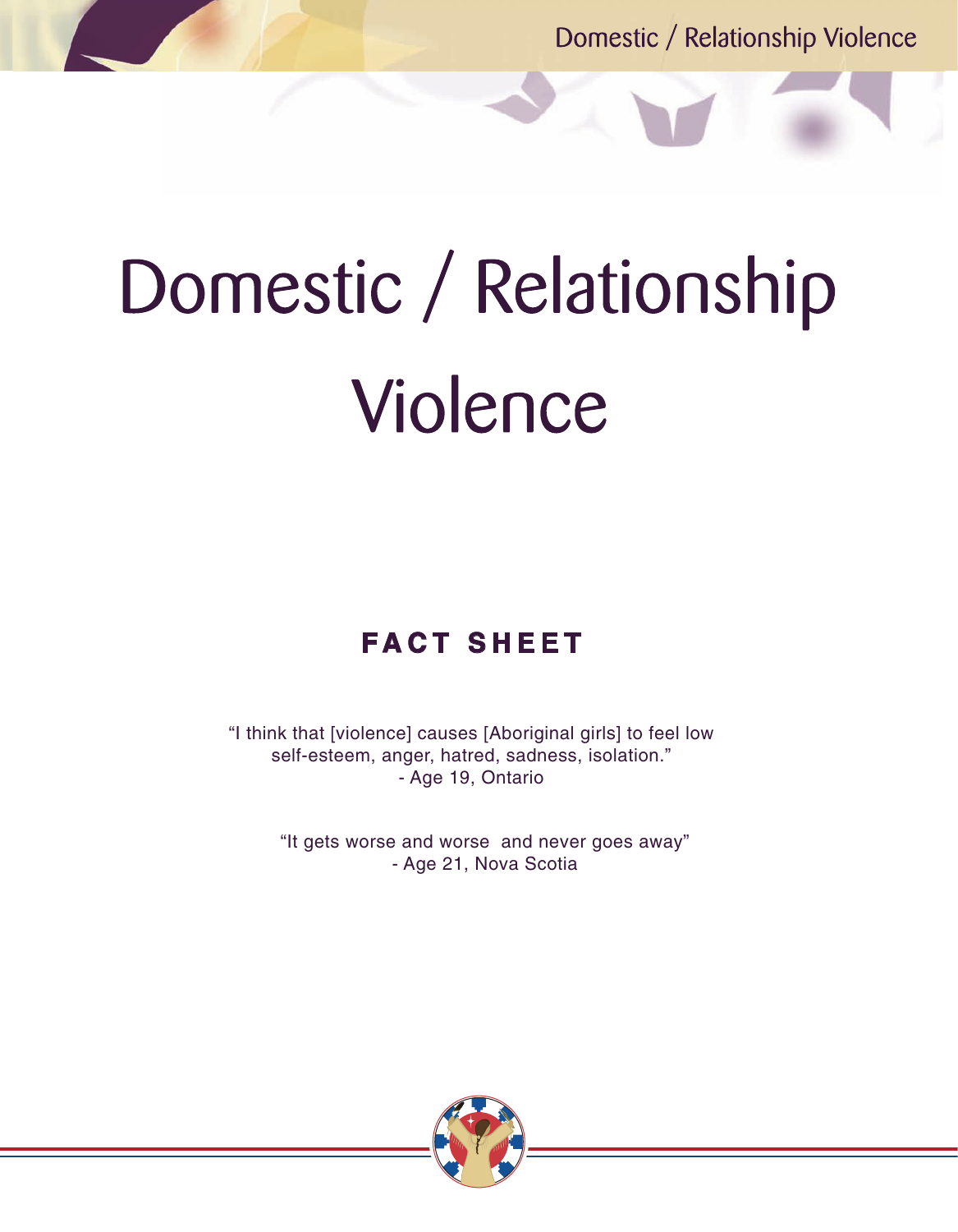# Domestic / Relationship Violence

# **Definitions**

• Domestic violence occurs when a family member, partner or ex-partner attempts to physically or psychologically dominate or harm the other. The term "intimate partner violence" (IPV) is often used synonymously, other terms have included "wife beating", "wife battering", "relationship violence", "domestic abuse", "spousal abuse", and "family violence" with some legal jurisdictions having specific definitions.

*http://en.wikipedia.org/wiki/Domestic\_violence*

• Domestic violence includes any physical violence, threats of violence or criminal harassment between two persons who are or have been involved in an intimate relationship of partners, whether or not they live together

*(excerpt from the Ottawa-Carleton Regional Police Service Brochure)*

• Domestic violence and emotional abuse are behaviors used by one person in a relationship to control the other. Partners may be married or not married; heterosexual, gay, or lesbian; living together, separated or dating.

*http://www.therapistfinder.net/Domestic-Violence* 

"Because they don't have the self-esteem to know that there is someone amazing out there for them. They think they might never find them" - Age 19, Ontario

1999 Statistics Canada data reports that from 7,400 Aboriginal and non-Aboriginal women that 12.6 % of Aboriginal women had been victims of violence by their current partners in the previous five years.

For non-Aboriginal women, they report the figure was just 3.5%.

*(Assessing Violence Against Women: A Statistical Profile 1999).*

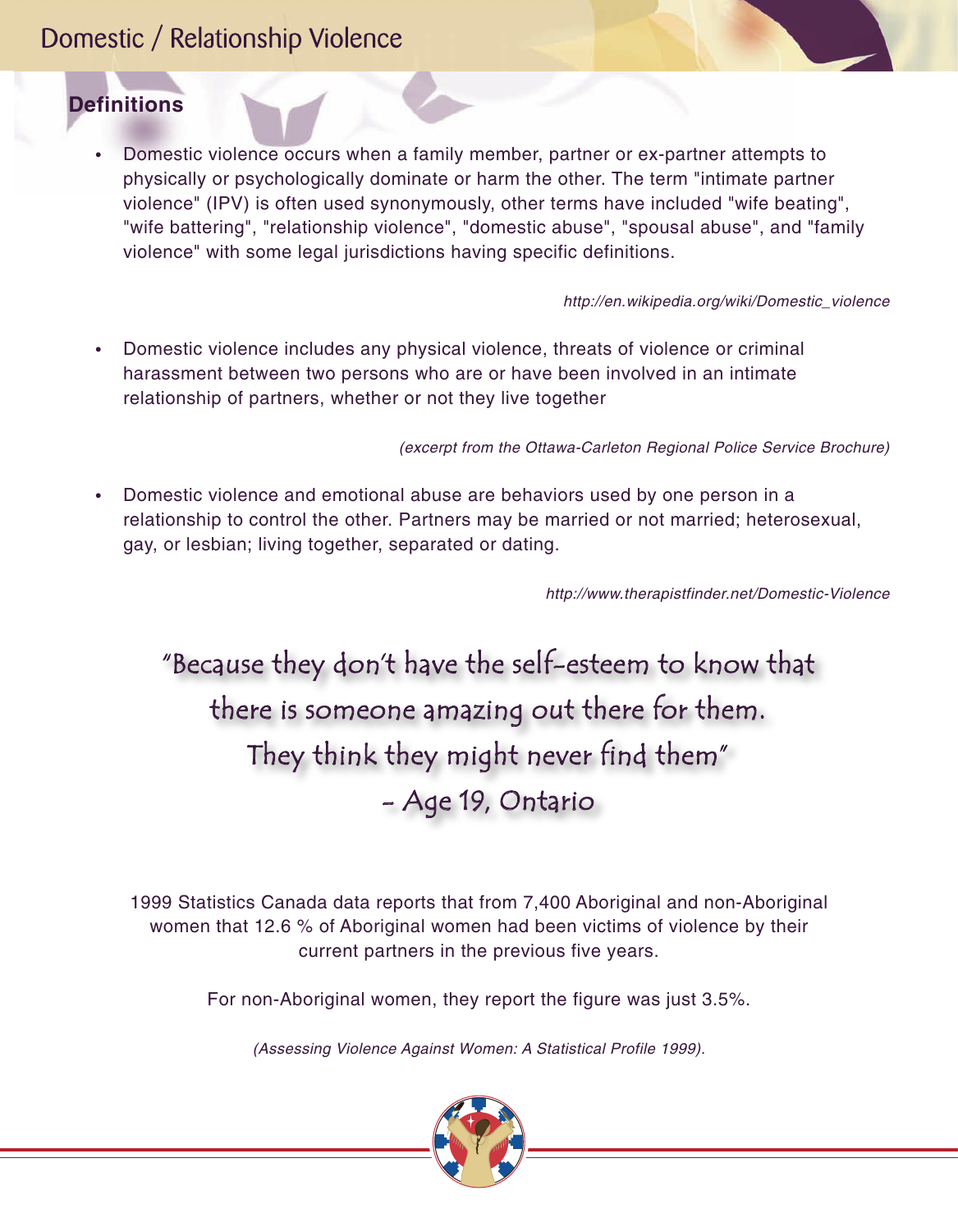# Domestic / Relationship Violence

# **Abuse by Partner**

Examples of abuse include:

- name-calling or putdowns
- keeping a partner from contacting their family or friends
- withholding money
- stopping a partner from getting or keeping a job
- actual or threatened physical harm
- sexual assault
- **stalking**
- **intimidation**

Violence can be criminal and includes physical assault (hitting, pushing, shoving, etc.), sexual abuse (unwanted or forced sexual activity), and stalking. Although emotional, psychological and financial abuse are not criminal behaviours, they are forms of abuse and can lead to criminal violence.

# **Warning Signs of Relationship Abuse**

### **The abused woman:**

- shows guilt, ambivalence, and fear over living conditions.
- feels isolated and untrusting of others, even though she may be involved in the community.
- is emotionally and economically dependent.
- has a poor self-concept (this may not have been true BEFORE the relationship).
- has observed other women in her family being abused or may have been abused

### as a child.

- feels angry, embarrassed, and ashamed.
- is fearful of being insane.
- has learned to feel helpless and feels powerless.
- has unexplained injuries that may go untreated.

### **The abusive man:**

- shows xtreme jealousy and wants to keep the woman isolated.
- has aninability to cope with stress and shows a lack of impulse control. (This may not necessarily appear outside the home)
- has a poor self-image and blames others for problems.
- shows severe mood swings.
- may have a history of abuse in his own family and may have been abusive in courtship.
- presents a history of personal and/or family discord; unemployment, cruelty to animals, abuse of alcohol or other substances, and other unexplained behavior.

*Domestic Violence Handbook: http://www. domesticviolence.org/define.html Women's Rural Advocacy programs: http://www. letswrap.com/dvinfo/warning.html*